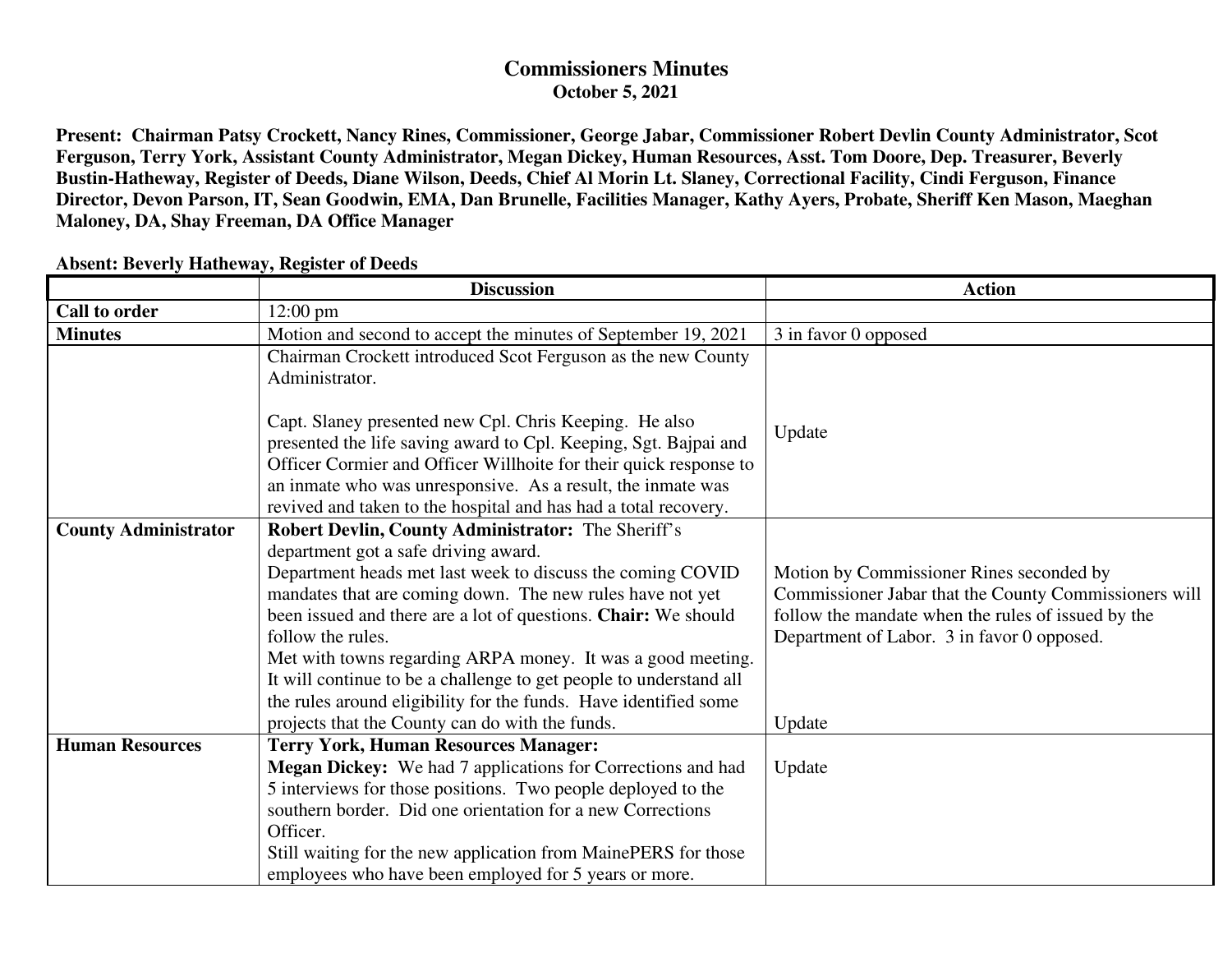|                  | <b>Discussion</b>                                                                                                      | <b>Action</b> |
|------------------|------------------------------------------------------------------------------------------------------------------------|---------------|
|                  | I will be attending a training on the new labor laws later on in                                                       | Update        |
|                  | October.                                                                                                               |               |
|                  | Terry York: We have several people who have been here 5                                                                |               |
|                  | years or more. The state set up zoom meetings and all                                                                  | Update        |
|                  | employees were notified of the meetings.                                                                               |               |
| <b>Treasurer</b> | Tom Doore, Treasurer: 26% into FY 22 budget.                                                                           | Update        |
|                  | General Fund cash is \$11,376,000.<br>Recovery Fund cash is \$11,878,000.                                              | Update        |
|                  | Investment Fund is \$2,149,000.                                                                                        |               |
|                  | Municipal taxes received from Albion and Fayette totaling                                                              | Update        |
|                  | approximately \$360,000.                                                                                               |               |
|                  | Three general fund warrants and a restitution warrant for                                                              | Update        |
|                  | signature.                                                                                                             |               |
|                  |                                                                                                                        |               |
|                  | Cindi Ferguson, Finance Director: Working on budget for the                                                            |               |
|                  | Victim Advocate grant since we have been awarded a grant for                                                           |               |
|                  | \$55,000 a year for two years.                                                                                         | Update        |
|                  | Administrator signed the paperwork for the re-entry grant as it                                                        |               |
|                  | was extended due to COVID.                                                                                             |               |
|                  | Received \$31,000 for the MRS agents.                                                                                  | Update        |
|                  | Policy for a contingency fund the other is a transfer policy<br>outlining procedures to follow if we need to transfer. | Update        |
|                  | The third one to actually fund the contingency fund for                                                                |               |
|                  | \$100,000.                                                                                                             |               |
|                  | The other two are routine as of the end of the year that are                                                           |               |
|                  | normally set aside i.e. unfunded liability for when people leave,                                                      |               |
|                  | some are under the deferred compensation. FY 23 there will be a                                                        |               |
|                  | 27 <sup>th</sup> payroll. Also, funds to cover buyouts for Corrections                                                 |               |
|                  | officers and Law Enforcement officers from other counties or                                                           | Update        |
|                  | municipalities and the subsequent year tax reduction for                                                               |               |
|                  | \$150,000. The last is \$1500 from the contingency fund for the                                                        |               |
|                  | post office box. Commissioner Rines: How much do we have in                                                            |               |
|                  | contingency now. Finance Director: None as we have no                                                                  |               |
|                  | contingency fund.                                                                                                      |               |
| <b>Deeds</b>     | Diane Wilson, Deputy Register of Deeds: For the month of                                                               |               |
|                  | September, we are up \$2745 over last September and up<br>\$13,800.                                                    | Update        |
|                  |                                                                                                                        |               |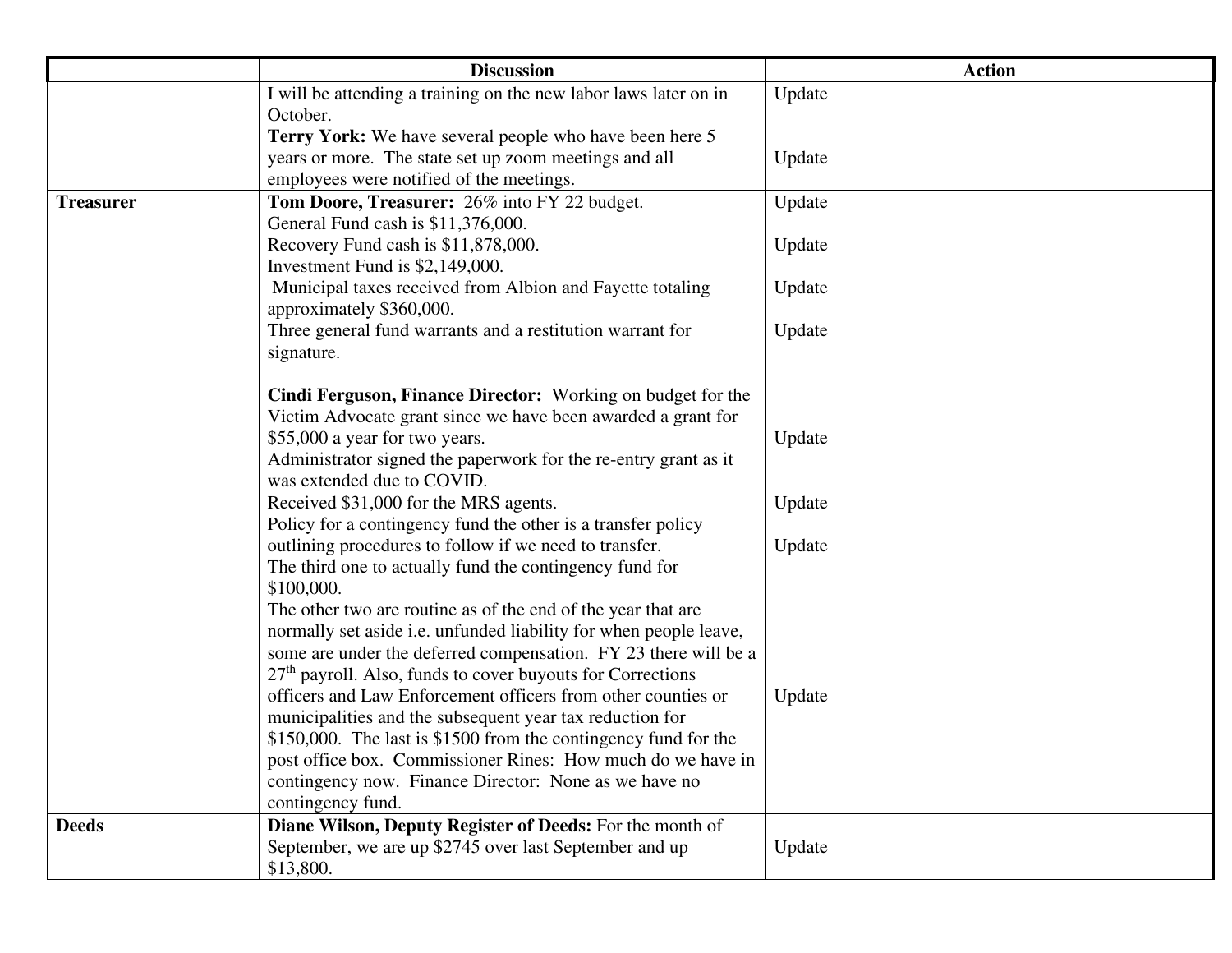|                               | <b>Discussion</b>                                                                         | <b>Action</b> |
|-------------------------------|-------------------------------------------------------------------------------------------|---------------|
|                               | Discussion on the preservation of books at Deeds.                                         |               |
|                               | Commissioner Jabar pointed out that while the books are                                   | Update        |
|                               | digitized the old information is hard to read                                             |               |
| <b>District Attorney</b>      | Maeghan Maloney, District Attorney: She and Sheriff went to                               |               |
|                               | the ceremony for Augusta Police Chief Jared Mills to be                                   | Update        |
|                               | President of the Maine Chiefs of Police Association.                                      |               |
|                               | Jury trials again this month.                                                             |               |
|                               | The Prosecutors' conference is now only going to be virtual.                              | Update        |
|                               | Thank the Finance Director for helping VWA Kelly Staton with                              |               |
|                               | the grant paperwork for the Victim Witness Advocate                                       | Update        |
| <b>EMA</b>                    | Sean Goodwin, EMA Director: Homeland Security grant is in                                 |               |
|                               | to MEMA for approval.                                                                     | Update        |
|                               | You have an MOU for Mutual Aid with the other 15 counties                                 |               |
|                               | that will need your signatures.                                                           | Update        |
|                               | MaineGeneral wanted to cancel the field vaccination sites, but                            |               |
|                               | decided not on the advice of Director Goodwin.                                            | Update        |
| <b>Facilities</b>             | Dan Brunelle, Facilities Manager: Had the department of                                   |               |
|                               | labor inspection on the old courthouse. Were scheduled to do all                          |               |
|                               | three buildings, but because of all the work to do at the                                 |               |
|                               | courthouse, they would come back later to inspect the other                               | Update        |
|                               | buildings when the work was done on the courthouse. Manager                               |               |
|                               | has ordered everything he needs to fix the issues.                                        |               |
| <b>Information Technology</b> | Devon Parsons, IT Director: Doing an IMC update for 911 and                               | Update        |
|                               | it went very smoothly.                                                                    |               |
|                               | Replaced a battery back up at DA's yesterday.                                             | Update        |
| Probate                       | Kathy Ayers, Register of Probate: Distributed the financial                               |               |
|                               | reports. October 19 <sup>th</sup> fees are increasing. Also, on the 19 <sup>th</sup> will |               |
|                               | be the first meeting for rolling Probate into the State.                                  | Update        |
|                               | One of the law changes on October 19 is that a person in the                              |               |
|                               | hospital who can't get out of the hospital is considered                                  |               |
|                               | substantial harm and can have an emergency guardian appointed.                            |               |
| <b>Sheriff/Corrections:</b>   | Sheriff Ken Mason: Distributed the final DOC inspection                                   |               |
|                               | report.                                                                                   | Update        |
|                               | Deputy Johnson and Sgt. Simmons from the jail are both                                    |               |
|                               | deployed for over a year.                                                                 | Update        |
|                               | Calls for service remain steady.                                                          | Update        |
|                               | Presented a forfeiture from the DA's office for firearms.                                 | Update        |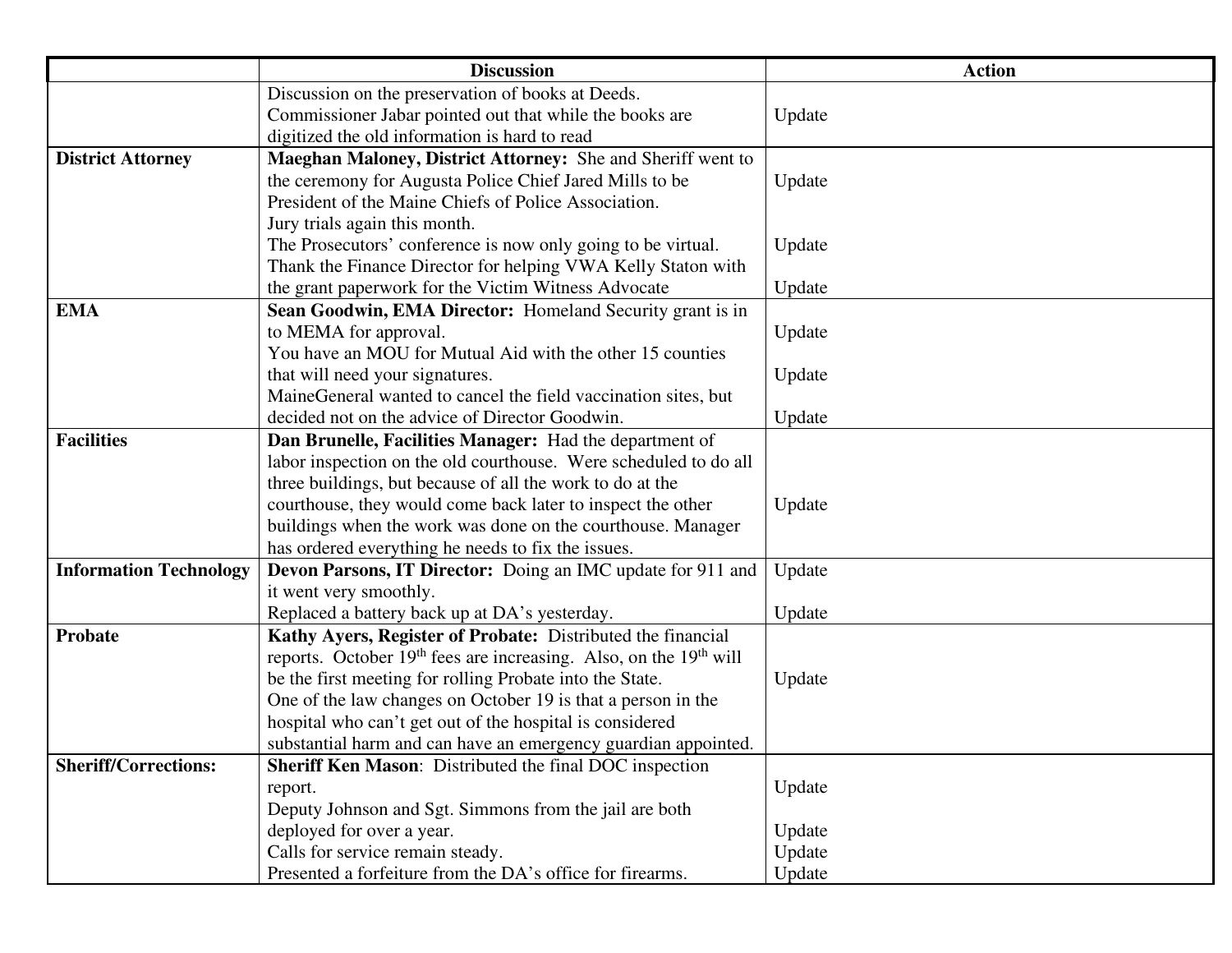|                            | <b>Discussion</b>                                                                                                                                                                                                              | <b>Action</b>                                          |
|----------------------------|--------------------------------------------------------------------------------------------------------------------------------------------------------------------------------------------------------------------------------|--------------------------------------------------------|
|                            | The Sheriff wants to paint the sign in the front of the jail black<br>with inside red lettering and gold lettering on the bottom. Would<br>like Commissioners' approval.                                                       | Commissioners agreed to the painting of the jail sign. |
|                            | Lt. Goodchild: Amendment to the Securus contract charging<br>the inmates from \$.23 to \$.21 per the FCC rules.                                                                                                                | Update                                                 |
| <b>Project Updates</b>     | <b>Bob Devlin: None</b>                                                                                                                                                                                                        | Update                                                 |
| <b>Old Business/Follow</b> | Spirt of America                                                                                                                                                                                                               | Update                                                 |
| <b>Up Items</b>            | Update on the financial condition of Civil                                                                                                                                                                                     | As cars get paid off the revenue should increase.      |
| <b>Warrants</b>            | Warrants                                                                                                                                                                                                                       | Signed                                                 |
| <b>Change of Status</b>    | New hire, termination, step increases                                                                                                                                                                                          | Signed                                                 |
| <b>New Business</b>        | 03-27) Motion by Commissioner Jabar seconded by<br>Commissioner Rines to adopt the Contingency Fund Policy<br>effective FYE 06-30-2020.                                                                                        | 3 in favor 0 opposed.                                  |
|                            | 03-28) Motion by Commissioner Jabar seconded by<br>Commissioner Rines to adopt the Transfer Policy.<br>03-29) Motion by Commissioner Jabar seconded by                                                                         | 3 in favor 0 opposed.                                  |
|                            | Commissioner Rines as of 06-30-202 to transfer \$100,000 from<br>Unassigned Fund Balance to the Contingency Fund.<br>03-30) Motion by Commissioner Jabar seconded by                                                           | 3 in favor 0 opposed.                                  |
|                            | Commissioner Rines to assign fund balance county wide as of<br>June 30, 2020 as requested by the Finance Department:                                                                                                           | 3 in favor 0 opposed.                                  |
|                            | Unfunded Payroll Liability<br>\$40,000<br>Dedicated for Deferred Compensation \$91,216<br>Reserve for 27 <sup>th</sup> Payroll \$175,000<br>Sheriff Deputy Training Buyout \$60,000<br>Subsequent Year Tax Reduction \$150,000 |                                                        |
|                            | 03-31) Motion by Commissioner Jabar seconded by<br>Commissioner Rines to assign fund balance -Jail as of June 30,<br>2020 as requested by the Finance Department:                                                              | 3 in favor 0 opposed.                                  |
|                            | <b>Medical Liability Escrow</b><br>\$75,000<br>Reserve for 27 <sup>th</sup> Payroll<br>\$150,000<br>Jail Staff Training Buyout<br>\$25,000                                                                                     |                                                        |